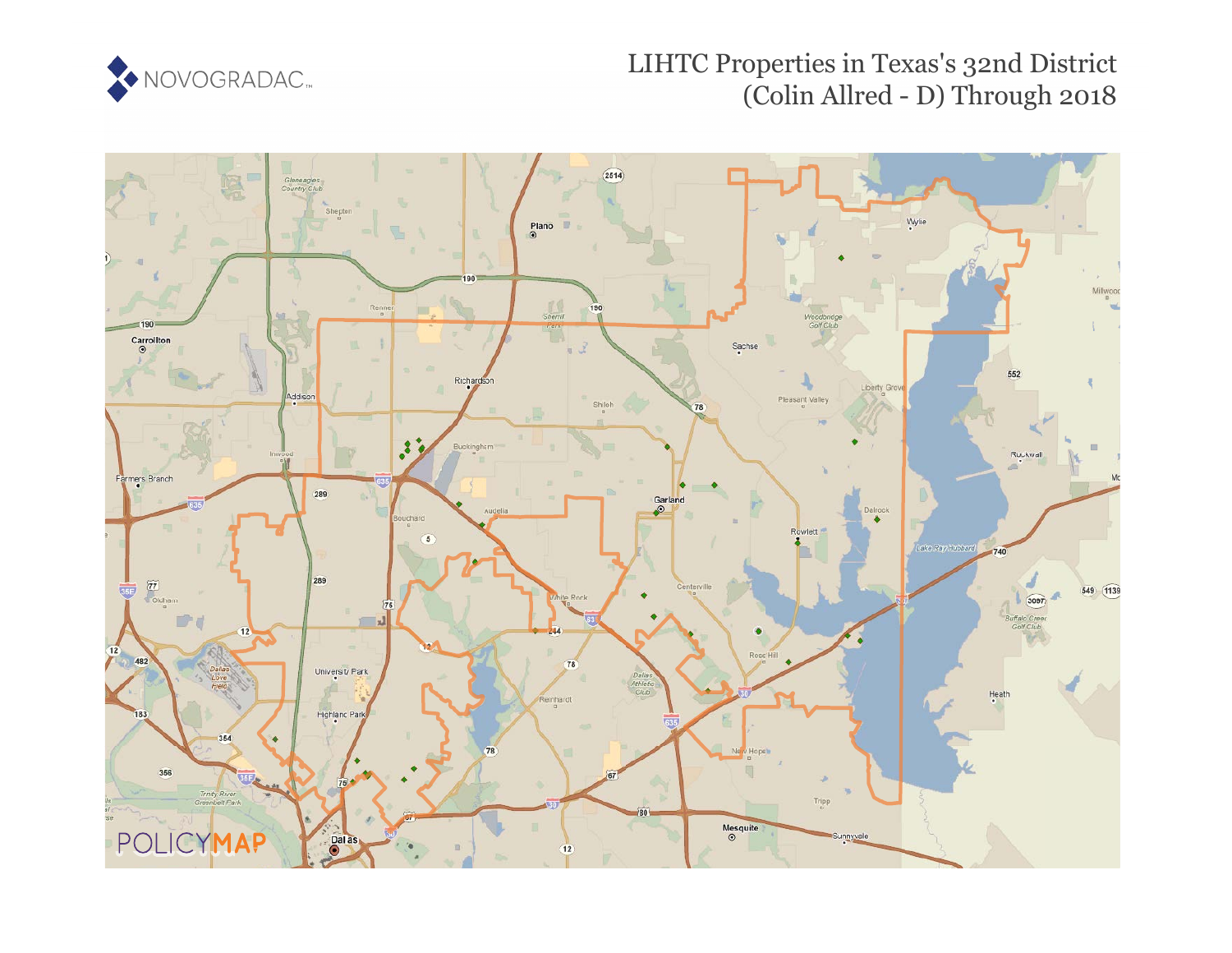## LIHTC Properties in Texas's 32nd District Through 2018

| <b>Project Name</b>                                                                                    | <b>Address</b>                                               | City           | <b>State</b> | <b>Zip Code</b> | Nonprofit<br><b>Sponsor</b> | <b>Allocation</b><br>Year | <b>Annual</b><br><b>Allocated</b><br><b>Amount</b> | <b>Year Placed</b><br>in Service | <b>Construction Type</b>  | <b>Total</b><br><b>Units</b> | Low<br>Income<br><b>Units</b> | <b>Rent</b> or<br><b>Income</b><br><b>Ceiling</b> | <b>Credit</b><br>Percentage | Tax-<br><b>Exempt</b><br><b>Bond</b> | <b>HUD Multi-Family</b><br><b>Financing/Rental</b><br><b>Assistance</b> |
|--------------------------------------------------------------------------------------------------------|--------------------------------------------------------------|----------------|--------------|-----------------|-----------------------------|---------------------------|----------------------------------------------------|----------------------------------|---------------------------|------------------------------|-------------------------------|---------------------------------------------------|-----------------------------|--------------------------------------|-------------------------------------------------------------------------|
| HOMETOWNE AT GARLAND                                                                                   | 1520 CASTLE DR                                               | <b>GARLAND</b> | TX           | 75040           | No                          | 2010                      | \$0                                                | 2012                             | Not Indicated             | 144                          | 144                           |                                                   | 60% AMGI Not Indicated      | N <sub>0</sub>                       |                                                                         |
| MONARCH TOWNHOMES                                                                                      | 2008 KIRBY ST                                                | <b>DALLAS</b>  | TX           | 75204           |                             | Insufficient<br>Data      | $\bf{S0}$                                          | Insufficient<br>Data             | Not Indicated             | 65                           | $\bf{0}$                      |                                                   | Not Indicated               |                                      |                                                                         |
| TUSCANY AT GOLDMARK                                                                                    | 13731 GOLDMARK DR                                            | <b>DALLAS</b>  | TX           | 75240           | $\mathbf{N}\mathbf{o}$      | 1997                      | $\$0$                                              | 1999                             | New Construction          | 184                          | $138\,$                       |                                                   | 70 % present<br>value       | $_{\rm No}$                          |                                                                         |
| <b>CARROLL TOWNHOMES</b>                                                                               | 2202 KIRBY ST                                                | <b>DALLAS</b>  | TX           | 75204           |                             | 2000                      | $\$0$                                              | 2002                             | Not Indicated             | 71                           | 71                            |                                                   | Not Indicated               |                                      |                                                                         |
| <b>BACHON TOWNHOMES</b>                                                                                | 505 FLEMING CT                                               | WYLIE          | TX           | 75098           | $\mathbf{N}\mathbf{o}$      | 2001                      | \$0                                                | 2003                             | <b>New Construction</b>   | 120                          | 90                            |                                                   | 70 % present<br>value       | No                                   |                                                                         |
| PRIMROSE AT PARK PLACE                                                                                 | 202 BELT LINE RD                                             | <b>GARLAND</b> | TX           | 75040           |                             | 2004                      | \$596,042                                          | 2006                             | <b>New Construction</b>   | 204                          | 204                           | 60% AMGI                                          | 30 % present<br>value       |                                      |                                                                         |
| CITY SQUARE APARTMENT<br><b>HOMES</b>                                                                  | 705 WEST AVENUE B                                            | <b>GARLAND</b> | TX           | 75040           | $\mathbf{No}$               | 2017                      | $\$0$                                              | Insufficient<br>Data             | Acquisition and Rehab 126 |                              | 88                            | 60% AMGI                                          | 70 % present<br>value       | $_{\rm No}$                          | $\rm No$                                                                |
| <b>EVERGREEN AT ROWLETT</b><br><b>SENIOR</b>                                                           | 5500 BLOCK OF OLD<br>ROWLETT ROAD                            | <b>ROWLETT</b> | TX           | 75089           | $_{\rm No}$                 | 2015                      | $\$0$                                              | Insufficient<br>Data             | Acquisition and Rehab 138 |                              | 138                           | 60% AMGI TCEP only                                |                             | $_{\rm No}$                          | $\mathbf{No}$                                                           |
| <b>MARTHAS VINEYARD</b>                                                                                | 3115 CRESTVIEW DR.                                           | <b>DALLAS</b>  | TX           | 75235           | No                          | 2015                      | $\$0$                                              | Insufficient<br>Data             | Acquisition and Rehab 100 |                              | 85                            | 60% AMGI TCEP only                                |                             | No                                   | No                                                                      |
| PALLADIUM GARLAND                                                                                      | SEQ OF INTERSTATE 30<br><b>AND NORTHWEST</b><br><b>DRIVE</b> | <b>GARLAND</b> | TX           | 75043           | No                          | 2016                      | $\$0$                                              | Insufficient<br>Data             | New Construction          | 140                          | 98                            | 60% AMGI                                          | $70\,\%$ present<br>value   | No                                   |                                                                         |
| <b>LAKEVIEW SENIOR LIVING</b>                                                                          | 5314 CHIESA ROAD                                             | <b>ROWLETT</b> | TX           | 75088           | No                          | 2017                      | \$0                                                | Insufficient<br>Data             | New Construction          | 272                          | 272                           | 60% AMGI                                          | 30 % present<br>value       |                                      |                                                                         |
| LAKEVIEW POINTE APARTMENTS $\,$ N SIDE OF IH 30, E OF $\,$ LAKEVIEW POINTE APARTMENTS $\,$ BASS PRO DR |                                                              | <b>GARLAND</b> | TX           | 75043           | No                          | 2018                      | $\$0$                                              | Insufficient<br>Data             | New Construction          | 144                          | 90                            | 60% AMGI                                          | 70 % present<br>value       |                                      |                                                                         |
| <b>LAVON SENIOR VILLAS</b>                                                                             | 314 CASTLE DRIVE                                             | <b>GARLAND</b> | TX           | 75040           | $\mathbf{No}$               | 2018                      | \$0                                                | Insufficient<br>Data             | New Construction          | 120                          | 104                           | 60% AMGI                                          | 70 % present<br>value       |                                      |                                                                         |
| RESERVES AT MERRIWOOD<br><b>RANCH</b>                                                                  | S SIDE OF E MILLER RD,<br>E OF E CENTERVILLE<br>RD           | <b>GARLAND</b> | TX           | 75041           | No                          | 2018                      | SO.                                                | Insufficient<br>Data             | New Construction          | 108                          | 81                            | 60% AMGI                                          | 70 % present<br>value       |                                      |                                                                         |
| RESIDENCES OF LONG BRANCH 4217 ROWLETT ROAD                                                            |                                                              | <b>ROWLETT</b> | TX           | 75088           | $\mathbf{No}$               | 2018                      | $\$0$                                              | Insufficient<br>Data             | New Construction          | 76                           | 76                            | 60% AMGI                                          | 70 % present<br>value       |                                      |                                                                         |

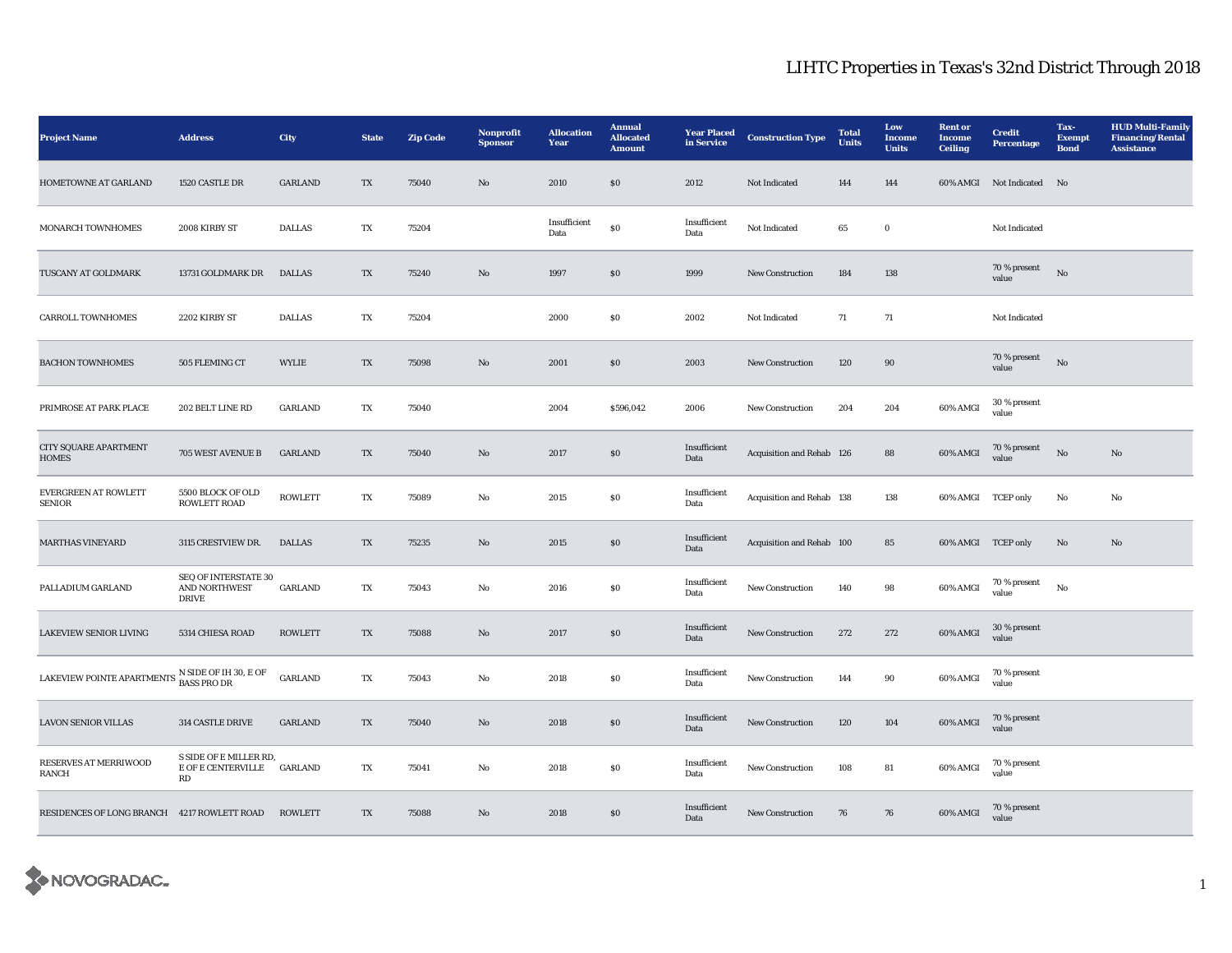## LIHTC Properties in Texas's 32nd District Through 2018

| <b>Project Name</b>           | <b>Address</b>                   | City           | <b>State</b> | <b>Zip Code</b> | <b>Nonprofit</b><br><b>Sponsor</b> | <b>Allocation</b><br>Year | <b>Annual</b><br><b>Allocated</b><br><b>Amount</b> | <b>Year Placed</b><br>in Service | <b>Construction Type</b>  | <b>Total</b><br>Units | Low<br>Income<br><b>Units</b> | <b>Rent</b> or<br><b>Income</b><br><b>Ceiling</b> | <b>Credit</b><br><b>Percentage</b>   | Tax-<br><b>Exempt</b><br><b>Bond</b> | <b>HUD Multi-Family</b><br><b>Financing/Rental</b><br><b>Assistance</b> |
|-------------------------------|----------------------------------|----------------|--------------|-----------------|------------------------------------|---------------------------|----------------------------------------------------|----------------------------------|---------------------------|-----------------------|-------------------------------|---------------------------------------------------|--------------------------------------|--------------------------------------|-------------------------------------------------------------------------|
| TRAILS APTS (GARLAND)         | 723 PEBBLE BEACH DR GARLAND      |                | TX           | 75043           | No                                 | 1987                      | SO.                                                | 1987                             | <b>New Construction</b>   | 9                     | 9                             |                                                   | Not Indicated                        |                                      |                                                                         |
| <b>AUTUMN CREEK</b>           | 10765 E NW HWY                   | <b>DALLAS</b>  | TX           | 75238           | $\mathbf{N}\mathbf{o}$             | 1990                      | \$0\$                                              | 1990                             | Acquisition and Rehab 82  |                       | 82                            |                                                   | Not Indicated                        |                                      |                                                                         |
| <b>HUBBARDS RIDGE APTS</b>    | 4351 POINT BLVD                  | <b>GARLAND</b> | TX           | 75043           | $\rm No$                           | 1989                      | $\$0$                                              | 1990                             | New Construction          | 196                   | 196                           |                                                   | Not Indicated                        |                                      |                                                                         |
| ORCHARD HILLS                 | 1320 W KINGSLEY RD               | GARLAND        | TX           | 75041           | $\rm No$                           | 1990                      | $\$0$                                              | 1990                             | Acquisition and Rehab 50  |                       | 50                            |                                                   | Not Indicated                        |                                      |                                                                         |
| <b>LAKEWOOD GARDENS</b>       | 5909 GASTON AVE                  | <b>DALLAS</b>  | TX           | 75214           | No                                 | 1991                      | S <sub>0</sub>                                     | 1991                             | Acquisition and Rehab 45  |                       | $\bf{0}$                      |                                                   | Not Indicated                        |                                      |                                                                         |
| <b>LAKE COLONY APTS</b>       | 4605 CHAHA RD                    | GARLAND        | TX           | 75043           | No                                 | 1991                      | S <sub>0</sub>                                     | 1991                             | Acquisition and Rehab 268 |                       | 268                           |                                                   | Not Indicated                        |                                      |                                                                         |
| MIDPARK CROSSING              | 13750 MAHAM RD                   | <b>DALLAS</b>  | TX           | 75240           | $\rm No$                           | 1990                      | $\$0$                                              | 1991                             | Acquisition and Rehab 244 |                       | 244                           |                                                   | Not Indicated                        |                                      |                                                                         |
| <b>ROYAL PALM</b>             | 5520 GASTON AVE                  | <b>DALLAS</b>  | TX           | 75214           | $\mathbf{N}\mathbf{o}$             | 1991                      | \$0\$                                              | 1991                             | Acquisition and Rehab 23  |                       | 23                            |                                                   | Not Indicated                        |                                      |                                                                         |
| <b>WOODSIDE TERRACE APTS</b>  | 14018 BROOKGREEN DR DALLAS       |                | TX           | 75240           | No                                 | 1991                      | $\$0$                                              | 1991                             | Acquisition and Rehab 230 |                       | 230                           |                                                   | Not Indicated                        |                                      |                                                                         |
| STERLING CREST VILLAGE APT    | 11606 OAKSHIRE PL                | <b>DALLAS</b>  | TX           | 75243           | $\mathbf{N}\mathbf{o}$             | 1991                      | \$0\$                                              | 1993                             | Acquisition and Rehab 230 |                       | 230                           |                                                   | Not Indicated                        |                                      |                                                                         |
| <b>NORTH CREEK APTS</b>       | 9387 PINYON TREE LN DALLAS       |                | TX           | 75243           | No                                 | 1991                      | SO.                                                | 1994                             | Acquisition and Rehab 158 |                       | 158                           |                                                   | Not Indicated                        |                                      |                                                                         |
| <b>AMBER DAWN APTS</b>        | 8542 SPRING VALLEY<br>RD         | <b>DALLAS</b>  | TX           | 75240           | Yes                                | 1993                      | $\$0$                                              | 1995                             | Acquisition and Rehab 157 |                       | 145                           |                                                   | 70 % present<br>value                | No                                   |                                                                         |
| <b>MEADOWCREEK APTS</b>       | 14000 MAHAM RD                   | <b>DALLAS</b>  | TX           | 75240           | No                                 | 1993                      | \$0\$                                              | 1995                             | Acquisition and Rehab 71  |                       | 71                            |                                                   | Both 30% and<br>70% present<br>value | No                                   |                                                                         |
| PRAIRIE HILL APTS             | 2016 N PRAIRIE AVE               | <b>DALLAS</b>  | TX           | 75204           | $\mathbf{N}\mathbf{o}$             | 1993                      | \$0\$                                              | 1995                             | Acquisition and Rehab 18  |                       | 18                            |                                                   | Both 30% and<br>70% present<br>value | No                                   |                                                                         |
| <b>MEADOWS APTS (GARLAND)</b> | 3826 EASTON<br><b>MEADOWS DR</b> | <b>GARLAND</b> | TX           | 75043           | No                                 | 1993                      | \$0\$                                              | 1995                             | <b>New Construction</b>   | 152                   | 152                           |                                                   | $70\,\%$ present<br>value            | No                                   |                                                                         |